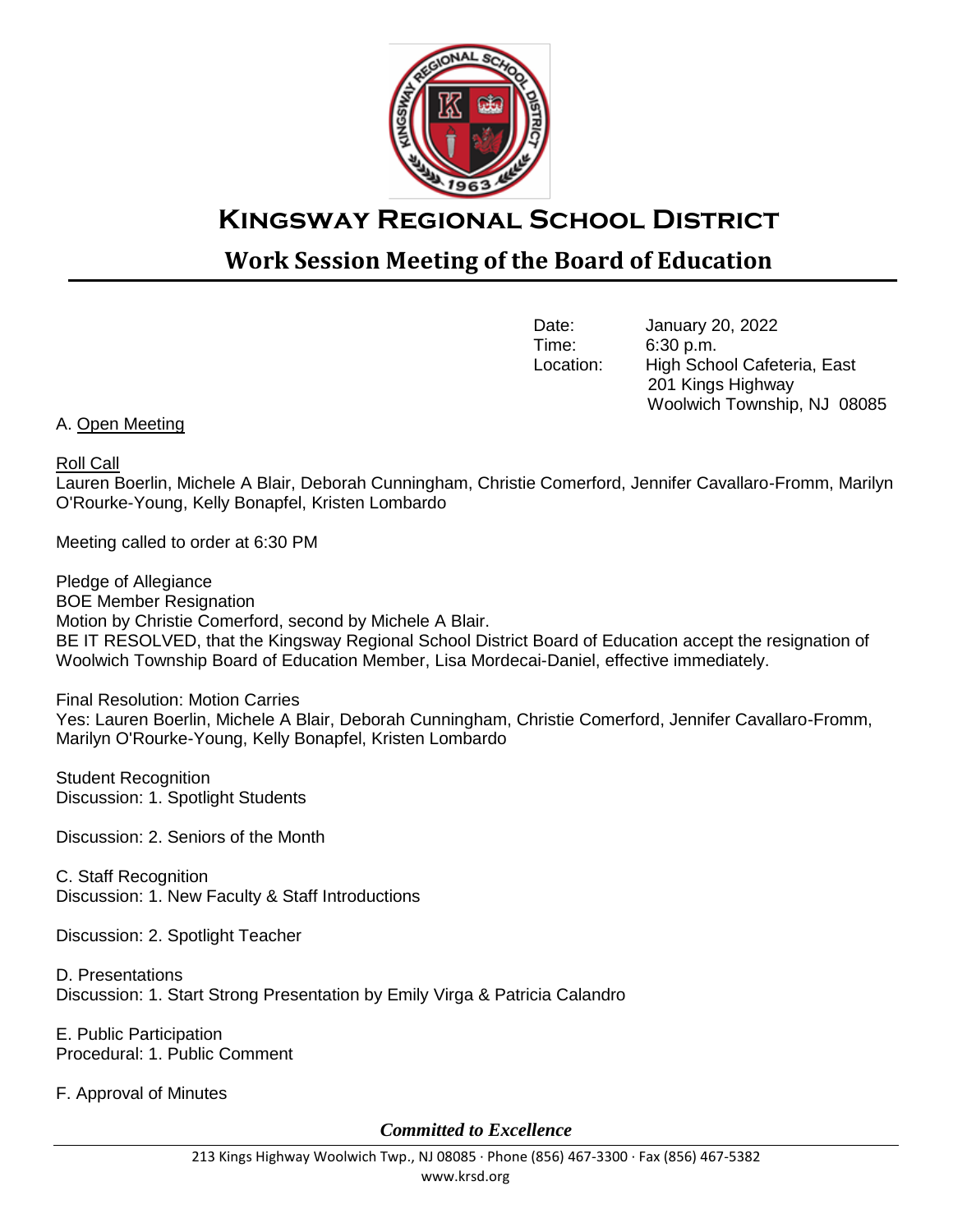Discussion: 1. Minutes

G. Correspondence

H. Approval of Action Items Action Consent: 1. Approval of Action Items Motion by Lauren Boerlin, second by Kelly Bonapfel.

I. Personnel

Discussion: 1. Resignations, Retirements and Terminations

Action (Consent): 2. Appointments and Reappointments

BE IT RESOLVED, that the Kingsway Regional School District Board of Education approve the appointment(s) of the following staff member(s), as recommended by the Superintendent of Schools, contingent upon criminal history review clearance and issuance of appropriate certification(s) where applicable: All certified personnel are approved for Home Instruction as needed basis.

|                 |                           |                 | All certified personnel are approved for Home mistruction as needed basis. |                |             |
|-----------------|---------------------------|-----------------|----------------------------------------------------------------------------|----------------|-------------|
| Name            | Position                  | Location        | Reason                                                                     | Compensation   | Effective   |
|                 |                           |                 |                                                                            |                | Date        |
| Harleen         | LTS-Teacher of            | High            | <b>Appointment (Pending</b>                                                | \$258/per diem | 01/18/2022- |
| <b>Badechha</b> | ELA                       | School          | Criminal History and                                                       |                | 06/30/2022  |
|                 |                           |                 | Certification)                                                             |                |             |
| Leah            | Substitute Cafeteria      | High            | <b>Appointment (Pending</b>                                                | \$13.00/hr     | 01/24/2021- |
| Connelly        | Worker                    | School          | Criminal History and                                                       |                | 06/30/2022  |
|                 |                           |                 | Certification)                                                             |                |             |
| Kate            | <b>School Nurse</b>       | Middle          | Appointment                                                                | \$74,546       | 02/15/2022- |
| Richards        |                           | School          |                                                                            |                | 06/30/2022  |
| Andrea          | Custodian                 | <b>District</b> | Appointment                                                                | Step/Salary 3; | 01/31/2022- |
| Conto           |                           |                 |                                                                            | \$33,315       | 06/30/2022  |
| Mallory         | <b>Teacher of Special</b> | Middle          | Appointment                                                                | BA+15/\$67,398 | 03/21/2022- |
| <b>Beach</b>    | Education                 | School          |                                                                            | (prorated)     | 06/30/2022  |

Discussion: 3. Change of Status (Name change, rescind position, corrections, transfers, guide movement)

Discussion: 4. Employment - Schedule "B", Staff Workers, Unpaid Volunteers

- Discussion: 5. Leaves of Absence
- Discussion: 6. Practicums, Student Teaching, Visitations, Internships

J. Finance

Discussion: 1. Budget Line Item Transfers

- Discussion: 2. Payment of Claims
- Discussion: 3. Board Secretary's Certification



*Committed to Excellence*

2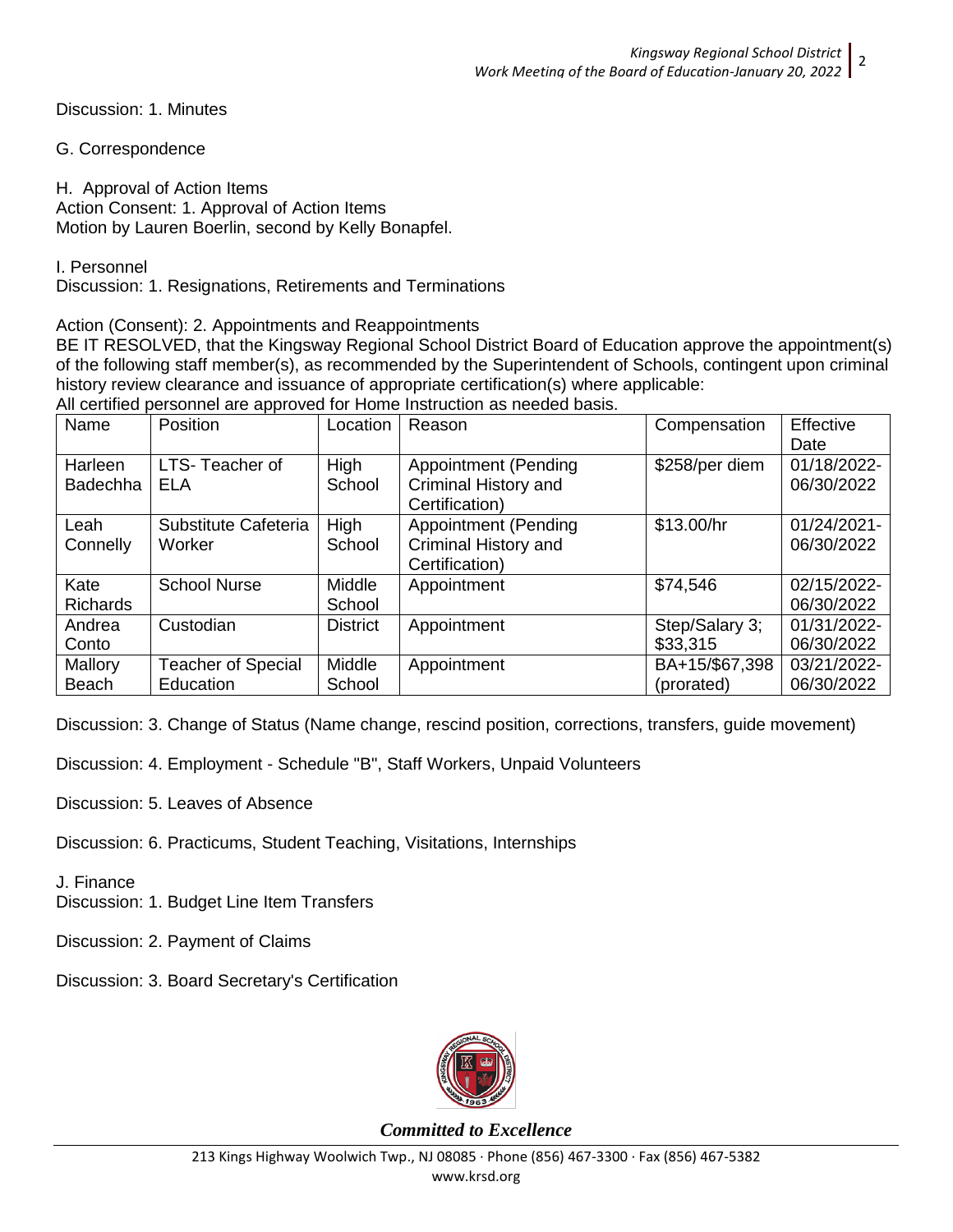Discussion: 4. Receipt and Acceptance of Board Secretary's Monthly Report

Discussion: 5. Receipt and Acceptance of Student Activity and Athletic Account Financial Reports

K. Curriculum & Instruction Discussion: 1. Professional Development - Staff Attendance at Trainings, Seminars, Conventions, & Conferences

Discussion: 2. Professional Learning Workshops

Discussion: 3. 2021-2024 ELL 3 Year Plan

- L. General Administration
- Discussion: 1. Discussion Items
- Discussion: 2. Enrollment Report
- Discussion: 3. 2022-2023 School Calendar
- Discussion: 4. Emergency Drills
- Discussion: 5. Student Discipline, Violence/Vandalism, HIB
- Discussion: 6. HIB Completed Investigation Reports
- Discussion: 7. HIB Self Assessment and HIB Grade Report
- Discussion: 8. Education Field Trips and Assemblies

Discussion: 9. Fundraiser(s)

Final Resolution: Motion Carries Yes: Lauren Boerlin, Michele A Blair, Deborah Cunningham, Christie Comerford, Jennifer Cavallaro-Fromm, Marilyn O'Rourke-Young, Kelly Bonapfel, Kristen Lombardo

- M. Executive Session
- Action: 1. Executive Session In
- Action: 2. Executive Session Out
- N. Old Business
- O. New Business



*Committed to Excellence*